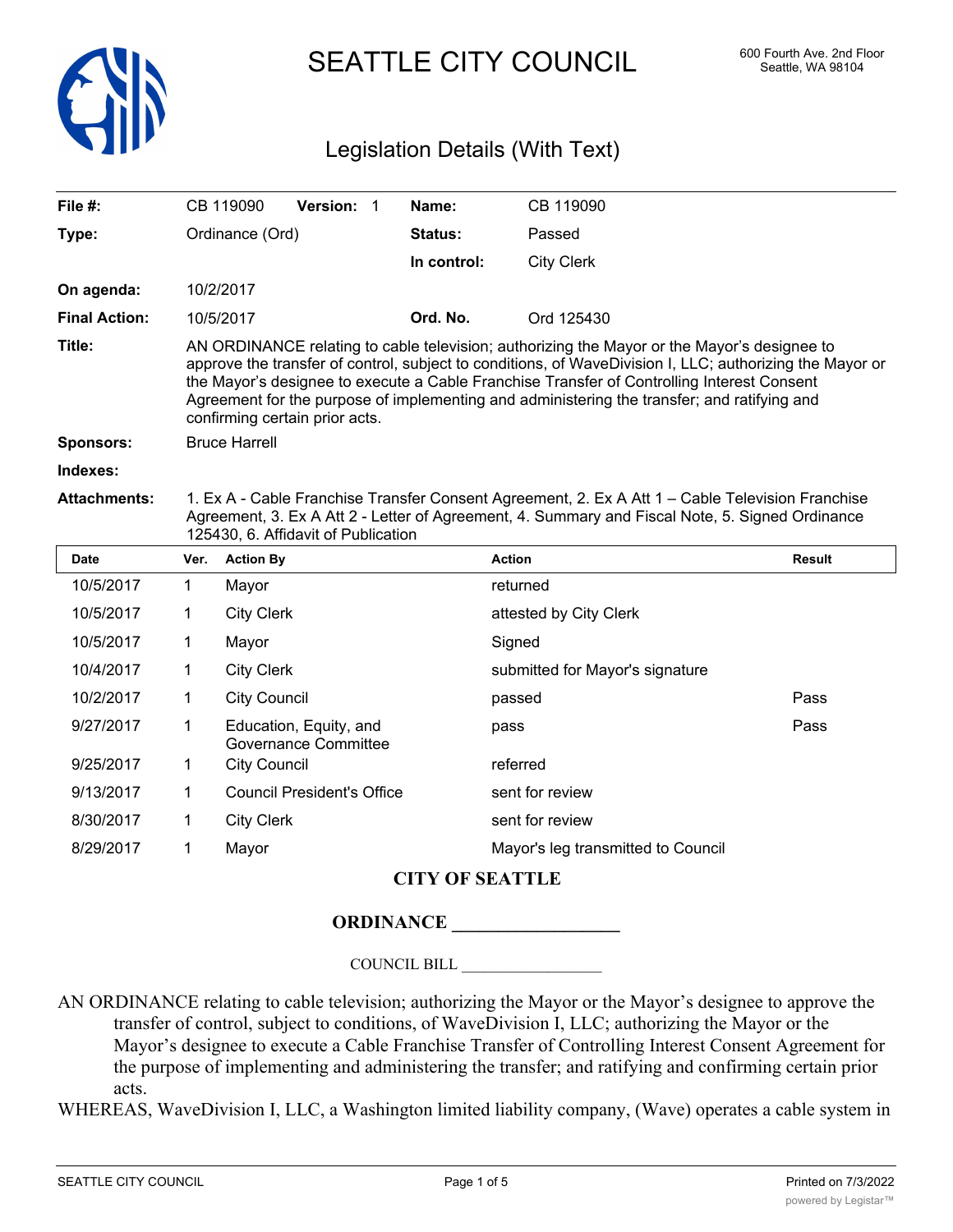Seattle under a franchise with The City of Seattle (City) authorized under Ordinances 122514 and 123741 (Wave Cable Franchise); and

- WHEREAS, Wave and the City have reached mutual agreement on a renewed cable franchise, which is pending City approval as Council Bill 119030 (Proposed Renewed Wave Cable Franchise); and
- WHEREAS, Wave's sole member and manager is WaveDivision Holdings, LLC, a Delaware limited liability company (Wave Holdings); and
- WHEREAS, Wave Holdings is wholly owned by OH WDH Holdco, LLC, a Delaware limited liability company, which is wholly owned by Wave Holdco, LLC, a Delaware limited liability company (Wave Holdco); and
- WHEREAS, on May 18, 2017, Wave Holdco and other entities entered into a Securities Purchase Agreement (Purchase Agreement) that will result in a transfer of the controlling interest in Wave Holdco and Wave Holdco becoming a wholly-owned subsidiary of Radiate HoldCo and an indirect subsidiary on Radiate Holdings, L.P, a Delaware limited partnership (Radiate); and
- WHEREAS, on or about June 16, 2017, Wave Holdco and Radiate submitted an FCC Form 394 Application for Franchise Authority Consent to Change of Control or Transfer of Control of Cable Television Franchise with the City (Application), seeking the City's consent to the proposed transfer of a controlling interest; and
- WHEREAS, pursuant to Section 14 of the Wave Cable Franchise, and Seattle Municipal Code (SMC) subsection 21.60.110.A, any sale, transfer, or fundamental corporate change of or in a grantee of a cable franchise, including, but not limited to, a fundamental corporate change in the grantee's parent corporation or entity having a controlling interest in the grantee's assets, requires the approval of the City; and
- WHEREAS, the transactions contemplated by the Purchase Agreement constitute a transfer pursuant to SMC 21.60.110.A; and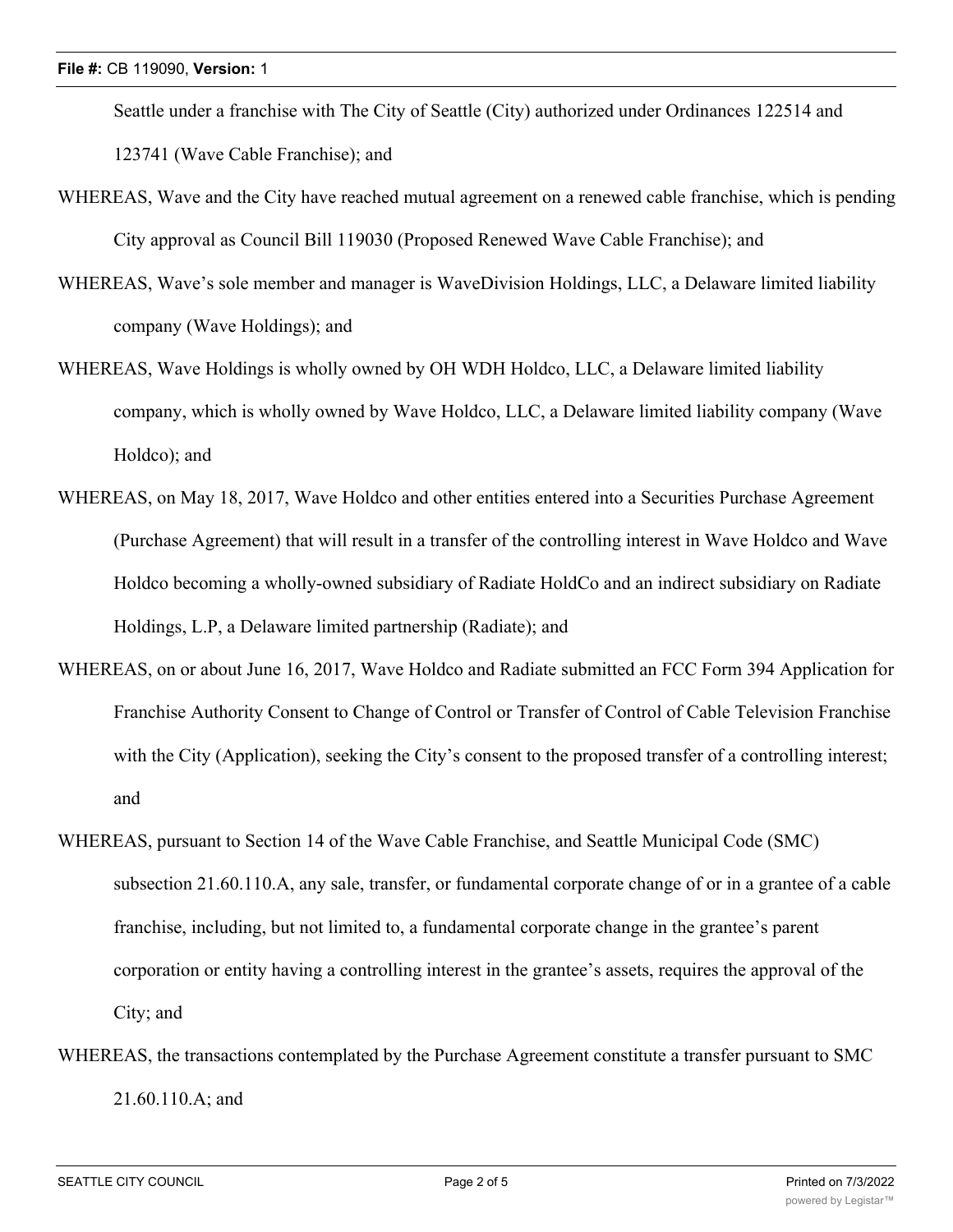WHEREAS, pursuant to 47 U.S.C. Section 537, the City has 120 days to act upon a request for approval of a transfer after receipt of a completed application unless an agreement is reached to extend the date; and WHEREAS, the City has received information sufficient to make a determination regarding the Application;

and

- WHEREAS, the City has determined that the proposed transfer is not contrary to public interest or federal, state, or local law; and
- WHEREAS, Wave and Wave Holdings have agreed to enter into a Cable Franchise Transfer of Controlling Interest Consent Agreement with the City (Consent Agreement), in substantially the form attached to this ordinance as Exhibit A, which requires them to comply with the terms of the Cable Franchise, the Proposed Renewed Wave Cable Franchise, and the proposed letter of agreement negotiated during the cable franchise renewal process (Letter of Agreement), and to otherwise continue to operate the cable system in a manner that benefits the residents of the City; and
- WHEREAS, Wave will continue to be the grantee under the Wave Cable Franchise and the Proposed Renewed Wave Cable Franchise and is not seeking any modification of the terms and conditions of the Proposed Renewed Wave Cable Franchise in connection with the transfer; and
- WHEREAS, Wave has agreed to comply fully with all provisions of the Wave Cable Franchise and the Proposed Renewed Wave Cable Franchise, to honor the terms of the Letter of Agreement, and to meet or exceed all applicable and lawful federal, state, and local requirements including, but not limited to, those relating to franchise fees, customer service, and technical standards; and
- WHEREAS, the Proposed Renewed Wave Cable Franchise and the Letter of Agreement are attached as Attachments 1 and 2 to the Consent Agreement; and
- WHEREAS, Wave Holdings has agreed to guarantee the performance of Wave under the Wave Cable Franchise and the Proposed Renewed Wave Cable Franchise, and will continue to be the guarantor under the Wave Cable Franchise and the Proposed Renewed Wave Cable Franchise; and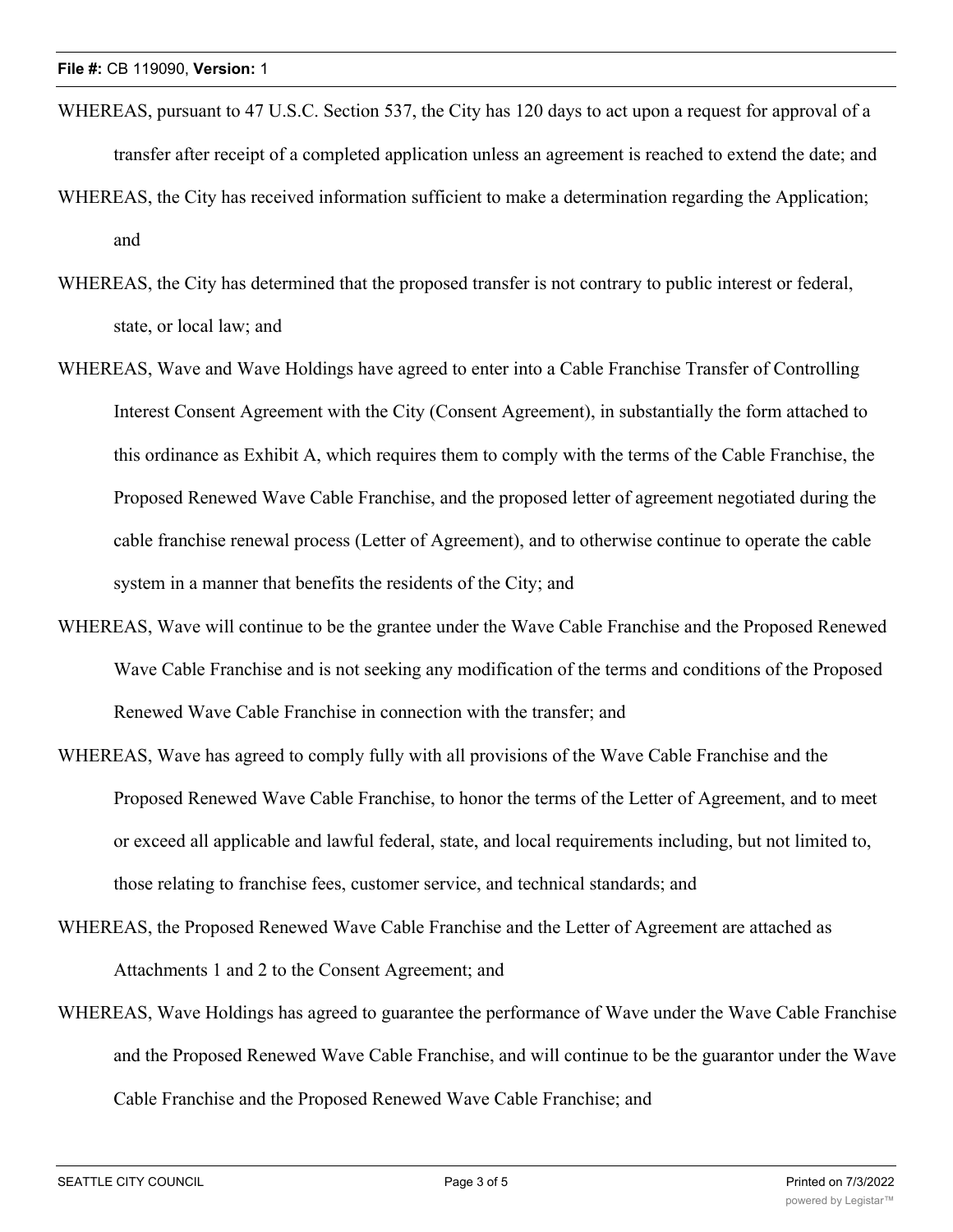#### NOW, THEREFORE,

### **BE IT ORDAINED BY THE CITY OF SEATTLE AS FOLLOWS:**

Section 1. The Mayor, or the Mayor's designee, is authorized to execute the Cable Franchise Transfer of Controlling Interest Consent Agreement (Consent Agreement) in substantially the form attached to this ordinance as Exhibit A, and to take such further action as may be necessary to implement the Consent Agreement.

Section 2. If the transaction or transactions that are the subjects of this ordinance do not close for any reason; or if such transaction or transactions close on terms substantially or materially different from the terms described in the FCC Form 394; or if Wave and Wave Holdings do not accept and comply with each and every condition of the transfer of control required of them respectively as set forth in the Consent Agreement; then the consent provided for in Section 1 shall be null and void, and the City shall be deemed to have disapproved the transfer under the Wave Cable Franchise, the Proposed Renewed Wave Cable Franchise, and federal law, and all remedies under the Wave Cable Franchise and the Proposed Renewed Wave Cable Franchise, and the law shall be available to the City. Within ten days of the Mayor's signature of this ordinance, Wave shall file with the City Clerk a fully executed Consent Agreement, substantially in the same form as Exhibit A to this ordinance, and shall send a copy of the same to the Director of the Office of Cable Communications.

Section 3. Any act consistent with the authority of this ordinance taken after its passage and prior to its effective date is ratified and confirmed.

Section 4. This ordinance shall take effect and be in force 30 days after its approval by the Mayor, but if not approved and returned by the Mayor within ten days after presentation, it shall take effect as provided by Seattle Municipal Code Section 1.04.020.

Passed by the City Council the day of 2017, and signed by me in open session in authentication of its passage this day of  $\qquad \qquad$ , 2017.